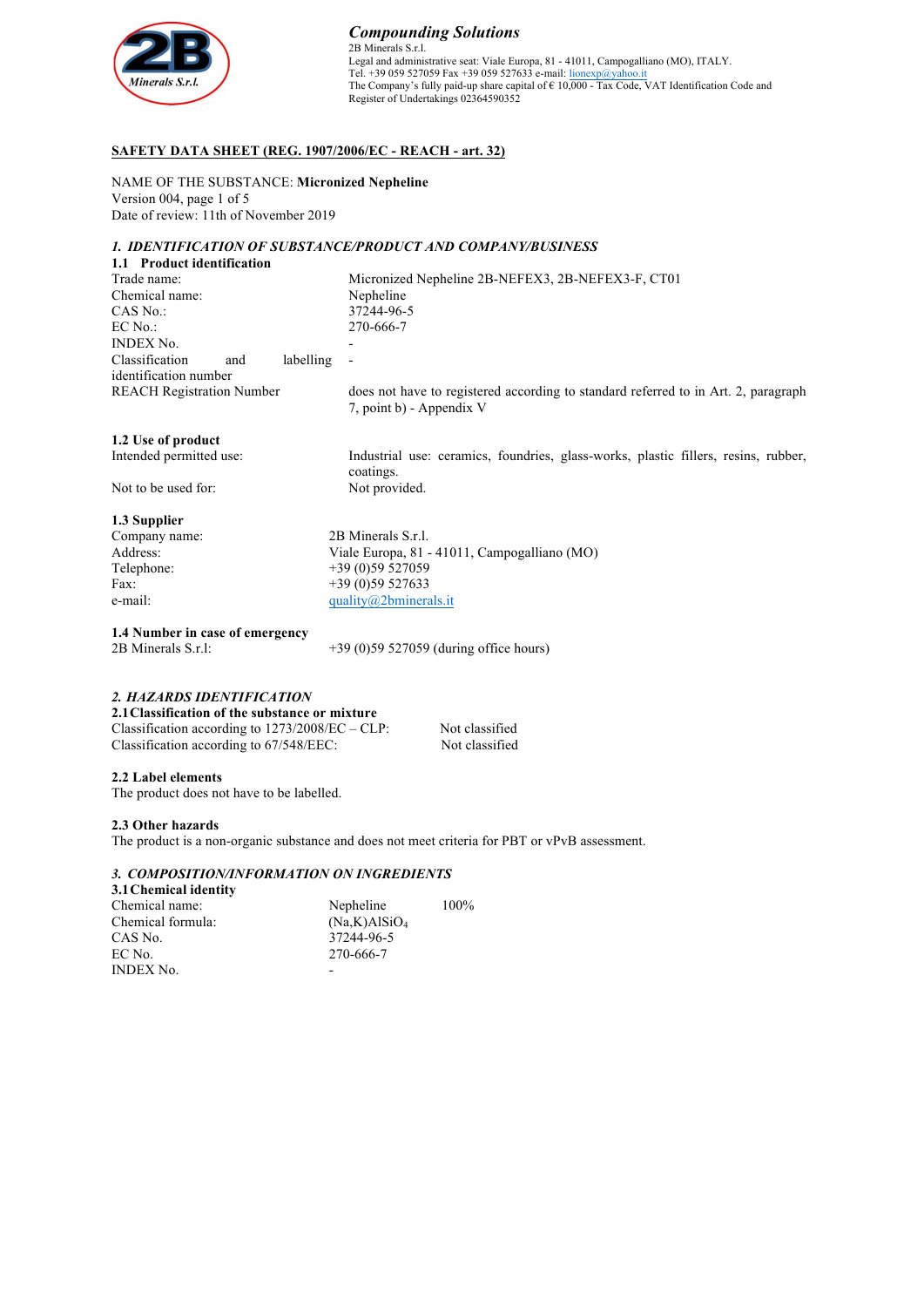

#### *Compounding Solutions* 2B Minerals S.r.l. Legal and administrative seat: Viale Europa, 81 - 41011, Campogalliano (MO), ITALY. Tel. +39 059 527059 Fax +39 059 527633 e-mail: lionexp@yahoo.it The Company's fully paid-up share capital of  $\in 10,000$  - Tax Code, VAT Identification Code and Register of Undertakings 02364590352

# **SAFETY DATA SHEET (REG. 1907/2006/EC - REACH - art. 32)**

## *4. FIRST AID MEASURES* **4.1 Description of first aid measures**

| 4.1.1 On skin contact:<br>4.1.2 On eyes contact: | Rinse with water and soap.<br>Rinse immediately with plenty of water for at least 15 mins. In case of prolonged<br>irritation, seek medical advice. |
|--------------------------------------------------|-----------------------------------------------------------------------------------------------------------------------------------------------------|
| 4.1.3 Swallowing:                                | Wash out mouth with water.                                                                                                                          |
| 4.1.4 Inhalation:                                | Move the affected person into the fresh air.                                                                                                        |

#### **4.2 Most important symptoms and effects, both acute and delayed**

No acute or delayed symptoms known.

### **4.3 Indication of any immediate medical attention and special treatment needed**

Generally, due to product properties it is not required to any urgent medical intervention, nor any special therapies.

# *5. FIREFIGHTING MEASURES*

#### **5.1 Extinguishing media** The product is refractory. In case of fire follow rules adequate for other materials present.

**5.2 Special exposure hazards**

None.

### **5.3 Advice for firefighters**

The product is refractory. In case of fire follow rules adequate for other materials present.

#### *6. ACCIDENTAL RELEASE MEASURES*

**6.1 Personal precautions, protective equipment and emergency procedures** Avoid dust formation. Provide adequate ventilation.

## **6.2 Environmental precautions**

No special measures.

#### **6.3 Methods and materials for containment and cleaning up**

In order to prevent dust formation, avoid dry cleaning and use wet cleaning systems and vacuum cleaners.

### *7. HANDLING AND STORAGE*

### **7.1 Precautions for safe handling**

Avoid dust formation. Provide proper ventilation in areas where dust formation is likely. With insufficient ventilation, use proper breathing system conforming to requirements of applicable EC standards. It is recommended to remove the product using wet cleaning systems or vacuum cleaners. For recommendations on safe handling, contact your supplier.

Do not eat, drink or smoke in workplace where the substance is used. Wash hands after use. Before entering the areas, where meals and drinks are served, take off the contaminated clothing and protective equipment.

#### **7.2 Conditions for safe storage, including any incompatibilities**

Engineering measures/precautions: provide removal of dust formed during loading. Keep the containers closed and store products in bags in such manner so as to prevent their accidental release.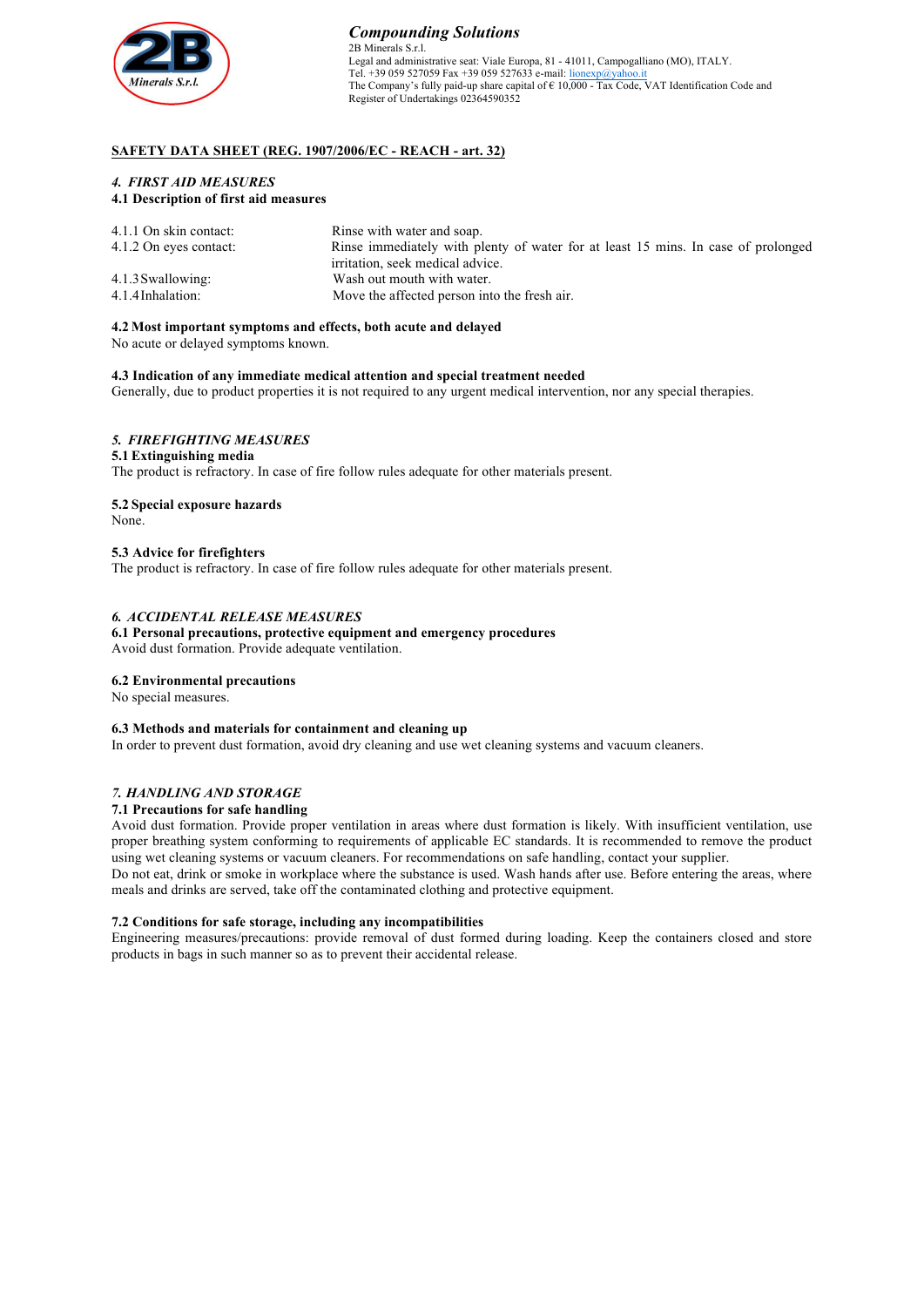

# *Compounding Solutions* 2B Minerals S.r.l. Legal and administrative seat: Viale Europa, 81 - 41011, Campogalliano (MO), ITALY.<br>Tel. +39 059 527059 Fax +39 059 527633 e-mail: <u>lionexp@yahoo.it</u> The Company's fully paid-up share capital of € 10,000 - Tax Code, VAT Identification Code and Register of Undertakings 02364590352

# **SAFETY DATA SHEET (REG. 1907/2006/EC - REACH - art. 32)**

#### **7.3 Specific end use(s)**

Contact your supplier for advice on specific end use(s).

# *8. EXPOSURE CONTROLS/PERSONAL PROTECTION*

# **8.1 Control parameters**

8.1.1 Occupational exposure limit value

Powders containing less than 1% of free crystalline silica (ACGIH 2010):

| CAS No. | <b>EINECS No. Name</b> | Type                | Limit values (TLV - TWA) |
|---------|------------------------|---------------------|--------------------------|
| --      | -- Total powders       | Inhalable fraction  | $10 \text{ mg/m}^3$      |
| ---     | -- Total powders       | Respirable fraction | $3 \text{ mg/m}^3$       |

#### **8.2 Exposure controls**

| 8.2.1 Recommended technical | Provide proper ventilation and filtration in areas where dust formation is likely. |
|-----------------------------|------------------------------------------------------------------------------------|
| controls:                   | Respect the limits for the emissions in the atmosphere.                            |
|                             | Wash hands before breaks and after work. Take off and wash the dusted clothing.    |
|                             | See also Section 7.                                                                |
| 8.2.2 Personal protection   |                                                                                    |
| Respiratory protection:     | In case of exposition to concentrations of powders exceeding the limit values, use |
|                             | a P2 class respiratory equipment, conform to the applicable EC standards.          |
| Eye protection:             | Wear protective glasses with lateral protection wings, conform to the applicable   |
|                             | EC standards.                                                                      |
| Hand protection:            | Normally not required.                                                             |
| Skin protection:            | Normally not required.                                                             |

8.2.3 Environmental exposure controls Respect the limits for the emissions in the atmosphere.

## *9. PHYSICAL AND CHEMICAL PROPERTIES*

#### **9.1 Information on basic physical and chemical properties**

| Appearance and colour:                 | Solid, in granules, white                               |
|----------------------------------------|---------------------------------------------------------|
| Odour:                                 | Odourless                                               |
| pH-value:                              | 10.3 (water-based suspension 400 g/l at $20^{\circ}$ C) |
| Melting point:                         | $1250^{\circ}-1300^{\circ}$ C                           |
| Boiling point/range:                   | N/A                                                     |
| Flash point:                           | N/A                                                     |
| Flammability (solid, gas):             | N/A                                                     |
| Limitations on                         | N/A                                                     |
| flammability/explosiveness:            |                                                         |
| Vapour pressure:                       | N/A                                                     |
| Vapour density:                        | N/A                                                     |
| Evaporation rate:                      | N/A                                                     |
| Relative density:                      | $2.6$ g/cm <sup>3</sup>                                 |
| Solubility in water:                   | Insoluble                                               |
| n-octanol/water partition coefficient: |                                                         |
| Auto-ignition temperature:             | N/A                                                     |
| Viscosity:                             | N/A                                                     |
| Explosive properties:                  | N/A                                                     |
| Oxidizing properties:                  | Non-explosive                                           |
|                                        | Non-oxidizing                                           |
|                                        |                                                         |

| 9.2. Other information |          |
|------------------------|----------|
| Granule shape:         | Sub-angu |
| .                      | .        |

Solubility in acids:

ular Soluble in hydrofluoric acid.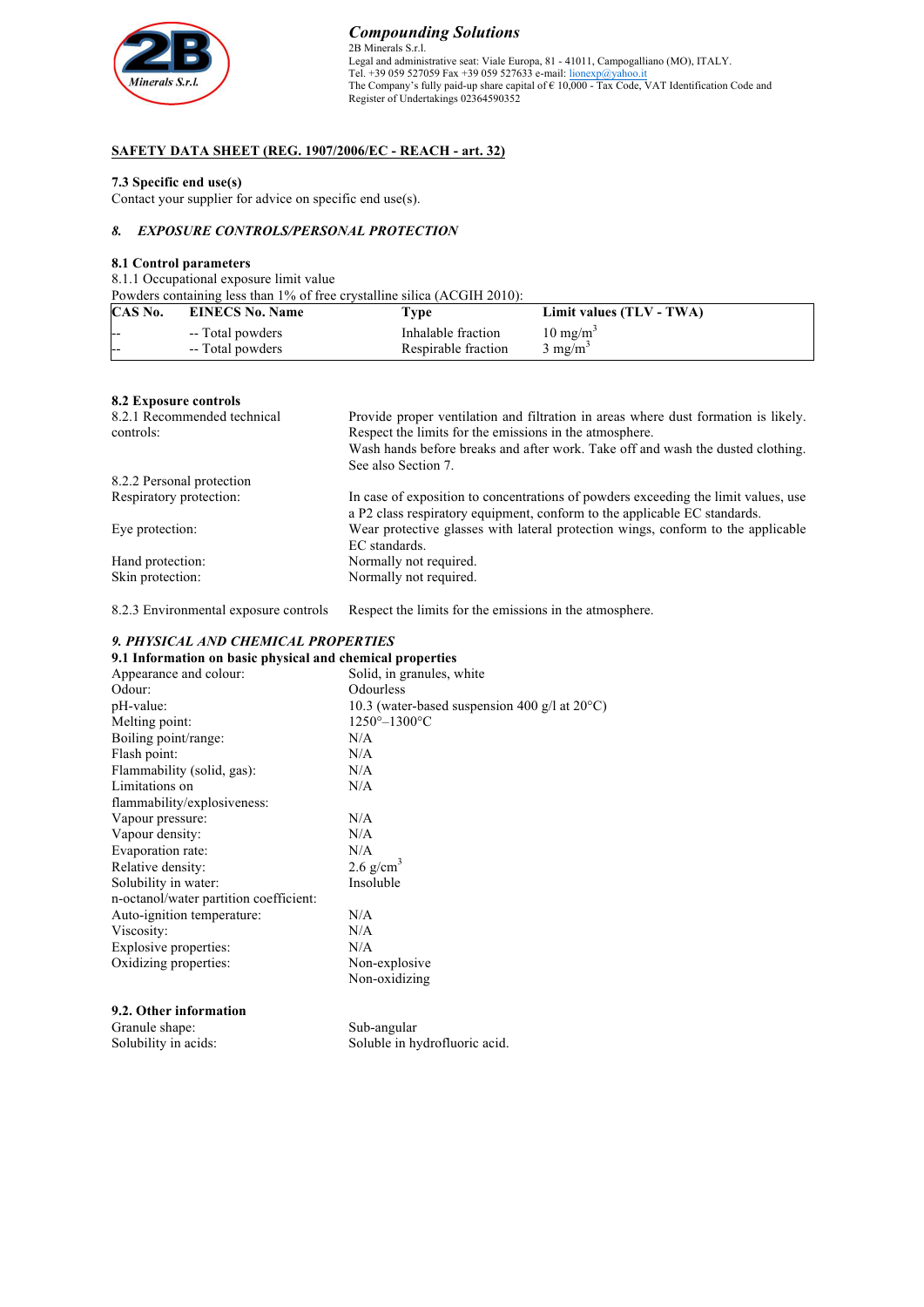

# **SAFETY DATA SHEET (REG. 1907/2006/EC - REACH - art. 32)**

#### *10. STABILITY AND REACTIVITY*

| Reactivity                       | Non-reactive    |
|----------------------------------|-----------------|
| Chemical stability               | Stable          |
| Risk of hazardous reactions      | None particular |
| Conditions to be avoided         | Dust formation  |
| Incompatible materials           | None particular |
| Hazardous decomposition products | None            |
|                                  |                 |

#### *11. TOXICOLOGICAL INFORMATION* **11.1 Information on toxicological effects**

| <b>II.I Information on toxicological effects</b> |                                             |
|--------------------------------------------------|---------------------------------------------|
| Acute toxicity:                                  | No data                                     |
| Skin corrosion/irritation:                       | Non-observed effects                        |
| Eye damage/irritation:                           | Non-acute effects of mechanical abrasion    |
| Sensitisation:                                   | Non-observed effects                        |
| Mutagenicity:                                    | Non-observed effects                        |
| Carcinogenicity:                                 | Non-observed effects                        |
| Toxicity for reproduction:                       | Non-observed effects                        |
| $STOT$ – single exposure:                        | Non-observed effects                        |
| STOT - repeated exposure:                        | Non-observed effects                        |
| Aspiration hazard:                               | N/A                                         |
| Possible routes of exposure:                     | Inhalation, swallowing and skin/eye contact |
|                                                  |                                             |

Influence on health

Adverse effects resulting from use of the product in conformity with general industrial hygiene practice are not known.

### *12. ECOTOXICOLOGICAL INFORMATION*

No ecotoxicological information is known. No special adverse effects on the environment are known.

## *13. DISPOSAL CONSIDERATIONS*

#### **13.1 Waste treatment methods**

Disposal of residues/ unused product: can be disposed of in dumps in compliance with regulations in force. The material must be covered to prevent emission of inhalable dust. Recycling is preferable to elimination, where possible. Observe the regulations currently in force (Legislative Decree no. 152/06 and above).

Packaging: comply with the regulations concerning recyclable materials. In any event, it is necessary to prevent dust formation due to residues present in the packing, and to provide the worker with adequate protection. Observe the regulations currently in force (Legislative Decree no. 152/06 and above).

## *14. TRANSPORT INFORMATION*

No special precautions are required as per the UN regulation for transport of hazardous materials.

### *15. REGULATORY INFORMATION*

#### **15.1 Safety, health and environmental regulations/legislation specific for the substance or mixture**

| Regulation No. 1907/2006 – REACH           |     |
|--------------------------------------------|-----|
| SVHC Substances – art. 50 (Candidate List) | N/A |
| Authorizations (Appendix XIV)              | N/A |
| Limitations (Appendix XVII)                | N/A |

**15.2 Chemical safety assessment** N/A